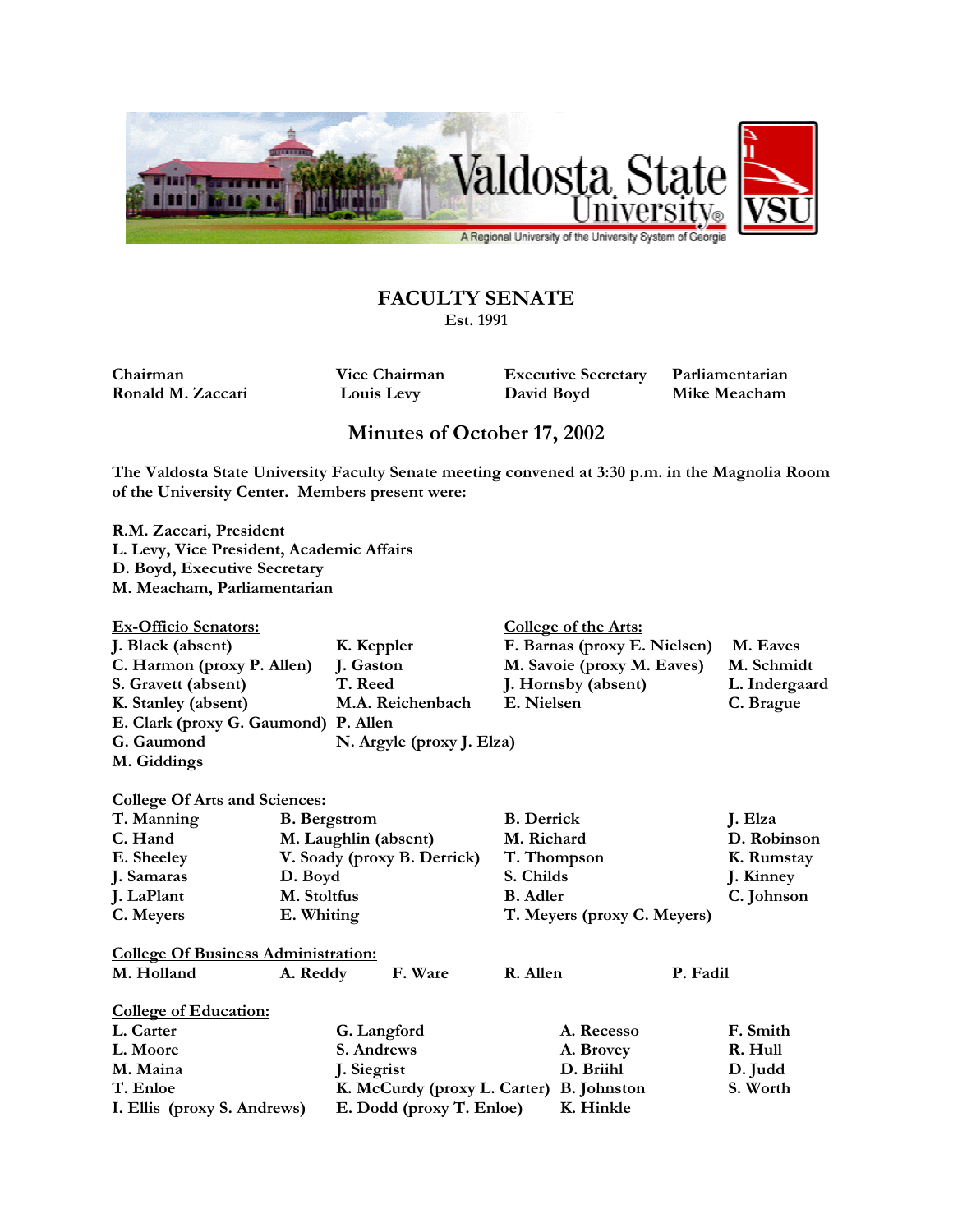**College Of Nursing: L. Floyd D. Ebron D. Weaver** 

**Division Of Social Work: M. Meacham** 

**Odum Library: K. Smith M. Puffer-Rothenberg** 

**Student Senator (non-voting) President of the SGA: C. Guined Student appointed by SGA President:** 

## **Visitors: Marsha Krotseng – Chief Planning Officer Sue Lampert - COSA**

1. Call to order – R. Zaccari opened the meeting announcing the following: Confirmation from the Board of Regents for a grant for \$239, 730 for improving VSU campus facilities. All of this grant money must be spent by October 10, 2003. The planning process is moving along . 118 letters have been sent inviting participants to serve on the eight planning committees. Bob DeLong of Plant Operations has been assigned to investigate every facility on campus and give a complete project needs over the next 5 years of each of our facilities.

Turned the chair over to the executive secretary.

- 2. **Approval of the minutes of the September 19, 2002, meeting of the Faculty Senate The minutes were approved**.
- 3. Unfinished business There was no unfinished business.
- 4. New business
	- a. Report from the Academic Committee L. Levy stated there was no report.
	- b. Report from the Committee on Committees L. Indergaard gave shortened versions of the report. The full report is included as Attachment #1. Asked if Senators would check the web page for corrections , especially on terms – contact him today or via e-mail with corrections.
	- c. Report from the Institutional Planning Committee J. Siegrist gave the report This report is included as Attachment #2.
	- d. Report from the Faculty Affairs Committee S. Andrews gave the report. This report is included as Attachment #3.
	- e. Report from the Faculty Grievance Committee M. Richard for C. Hand stated that there was no report.
	- f. Report from the Senate Executive Secretary -- David Boyd
		- i. Report from Marsha Krotseng, Chief Planning Officer. M. Krotseng thanked faculty members for their impressive response to the call for volunteers for strategic planning committees. The strategic planning process is moving ahead quickly. Letters of appointment to the committees have been mailed, and meetings will be scheduled before the middle of November. Input from these committees will be highly important to the University Planning Council, which will be appointed in the near future. A strategic planning website is being established, and the University community will be notified of the address as soon as this is available. The site also will provide